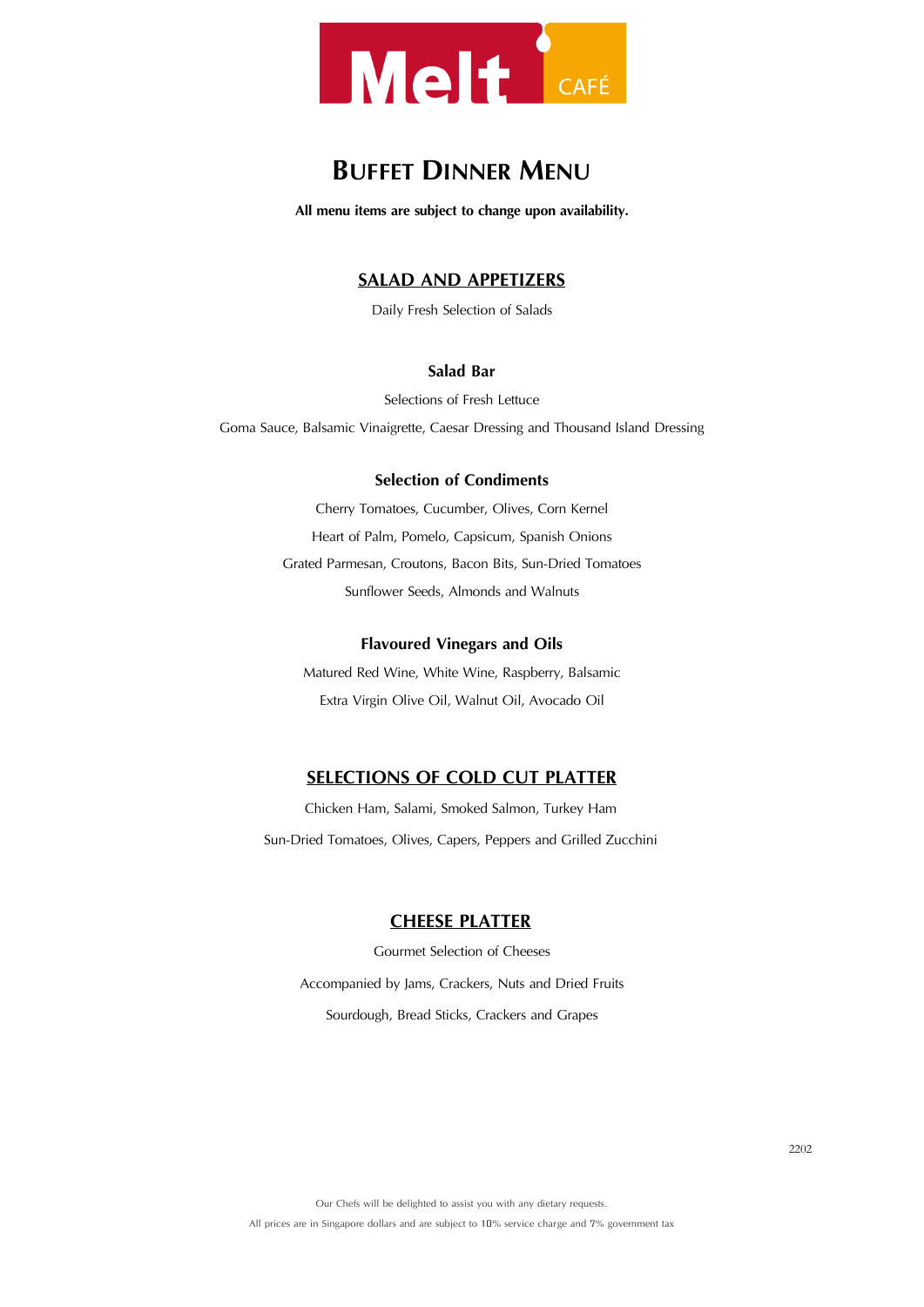# **JAPANESE PLATTER**

#### **Selections of Sashimi, Sushi and Maki**

Salmon, Tuna

#### **Hamachi, Tako**

(*Available on Friday and Saturday only)* Sake (Salmon), Tamago, California, Ebi Fry (Prawn) Kappa (Cucumber), Sansuko (Vegetables) Wasabi, Pickled Ginger, Shoyu

#### **Cha Soba**

Shoyu Broth, Assorted Japanese Pickles, Bonito and Seaweed Strips (*Available on Friday and Saturday only)*

## **SEAFOOD PLATTER**

Seasonal Oysters

Boston Lobster

Tiger Prawns

White Clams

Mud Crab

Accompanied by Cocktail Sauce, Mignonette, Lemon and Tabasco

# **CHEF IN ACTION**

Grain Fed Beef Leg of Lamb Roasted Chicken Assorted Mustard, Mint Sauce, Red Wine Jus

# **ASIAN DELIGHTS**

## **Noodle Stall**

Singapore Laksa Pork Ramen Soup Quail Egg, Spring Onion, Seaweed

Our Chefs will be delighted to assist you with any dietary requests. All prices are in Singapore dollars and are subject to 10% service charge and 7% government tax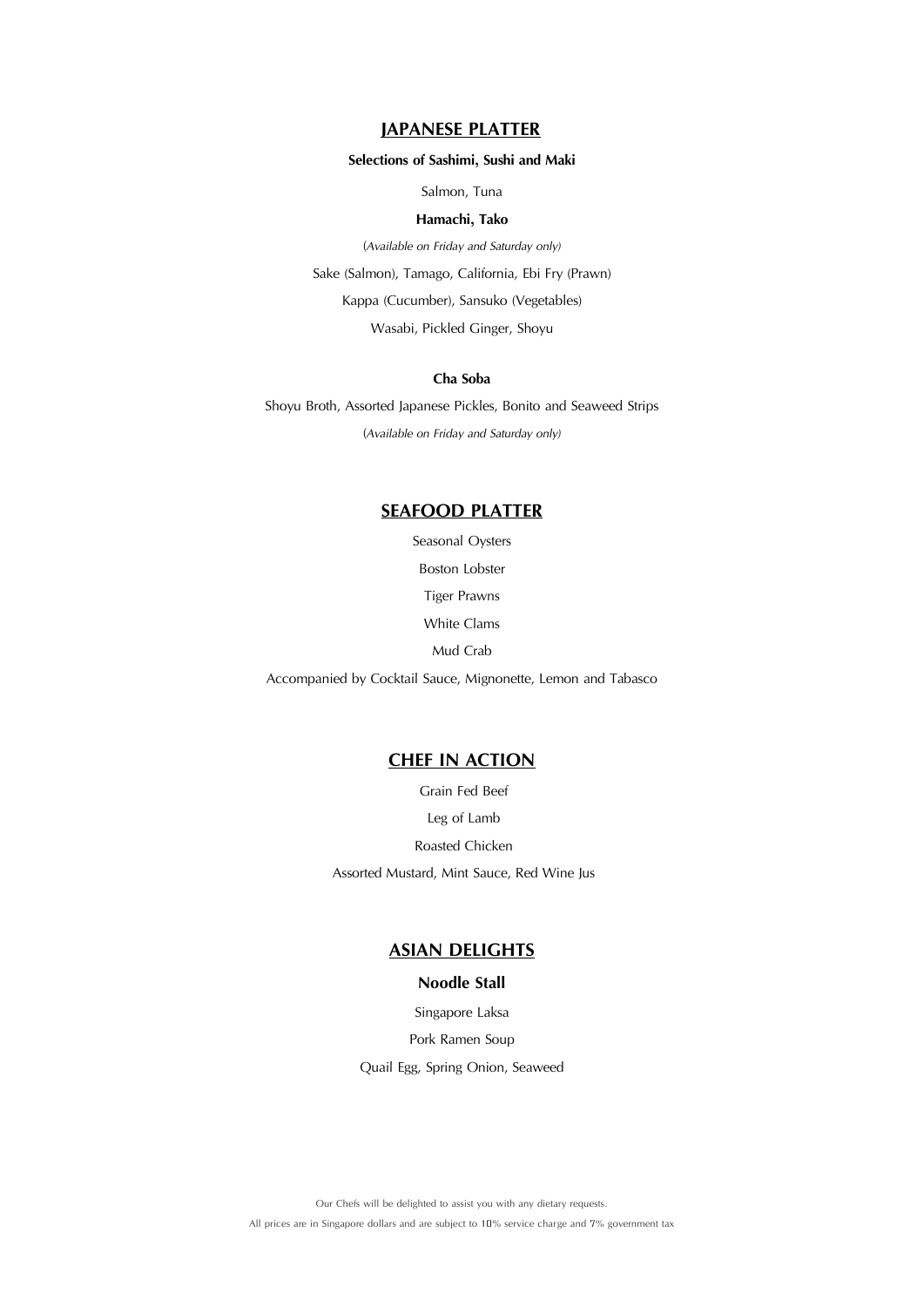## **CHINESE BARBECUE PLATTER**

Crackling Pork Belly Barbecue Char Siew Mustard, Barbecue Sauce, Chilli

## **SOUP**

*(Two selections available per day)*  Double Boiled Black Chicken Herbal Soup Old Cucumber with Pork Ribs Watercress and Chicken Seafood Tom Yam Cream of Pumpkin Forest Mushroom Seafood Chowder Corn Chowder

# **HOT FOOD SELECTIONS**

Selections of Fresh Market Ingredient and Seasonal Produce Served in Western, Chinese, Asian or Local Style Beef, Pork, Lamb, Chicken, Fish, Seafood, Vegetables and Noodles

# **INDIAN DELIGHTS**

Selection of Assorted Tandoori Specialties and Kebabs Plain or Garlic Naan Selection of Indian Curries Masala and Plain Papadoms Indian-style Rice of the Day with Condiments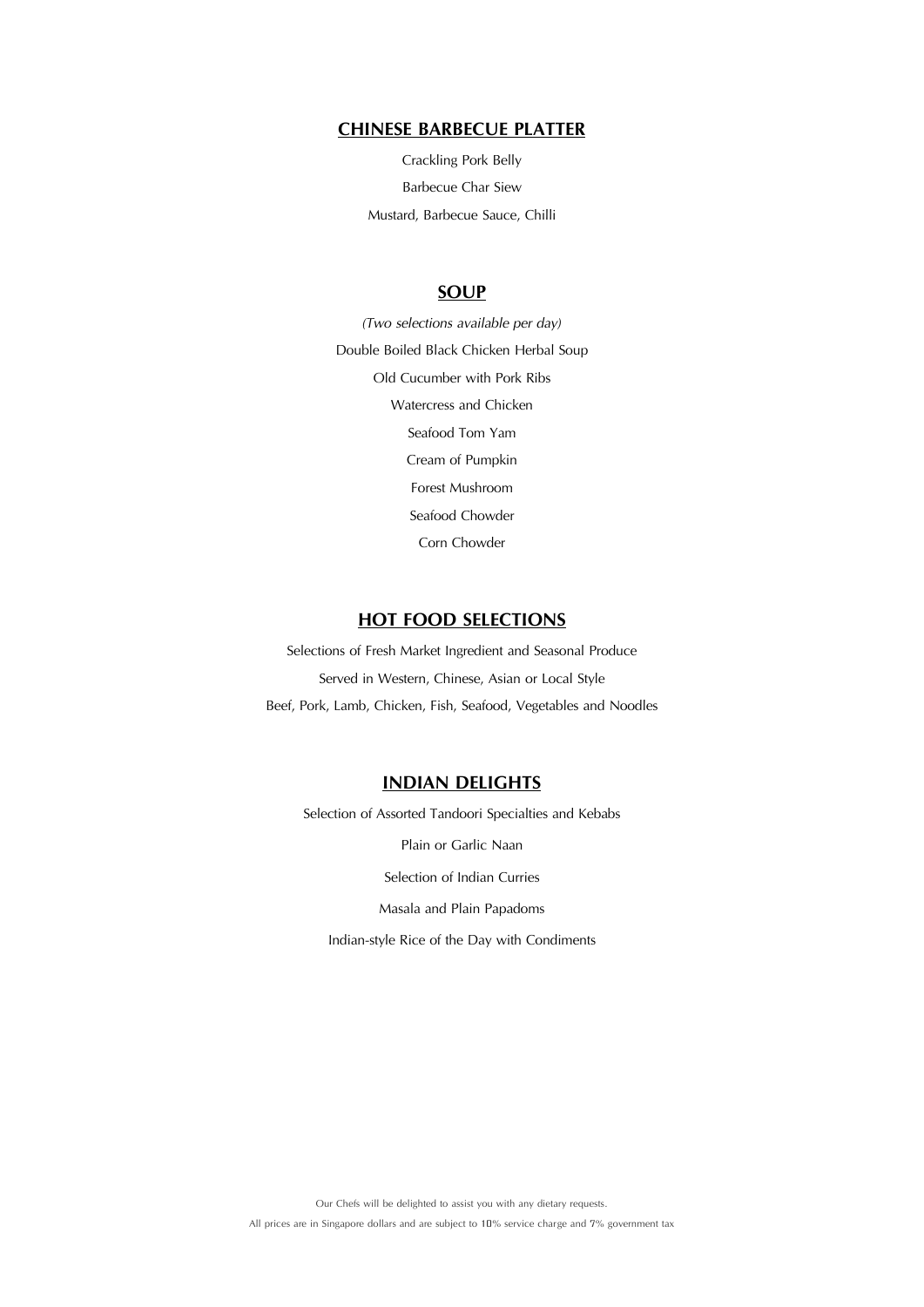## **BBQ @ THE ALFRESCO**

(*Available on Friday and Saturday only)*

#### **Selections of Grilled Seafood and Meat**

Lamb Chop

Beef Steak

Chicken Wings

Farm Prawns

Salmon Fillet

Tomato Salsa, Horseradish Sauce, Mint Jelly, Sambal, Thai Chilli, Tomato Sauce, Chilli Sauce Selections of Mustard

#### **PASTRY AND SWEET ENDINGS**

Signature Melt Chocolate Cake Forest Berry Yoghurt Mousse Citrus Almond Tart Travel Cake and Mascarpone Chantilly Bavarian Cream and Fruit Verrine Cheesecake Choux Pastries Assorted Nonya Kueh Classic Bread and Butter Pudding with Vanilla Sauce

## **Baked Waffles**

with Choice of Chocolate Ice Cream, Vanilla Ice Cream Yoghurt Ice Cream or Strawberry Sorbet

#### **Assorted Chocolate Pralines and Cookies**

## **Seasonal Fruit Platter**

Sunday to Thursday 82 per adult

Friday and Saturday

#### 92 per adult

42 per child

#### 7 to 12 years old

Our Chefs will be delighted to assist you with any dietary requests.

All prices are in Singapore dollars and are subject to 10% service charge and 7% government tax